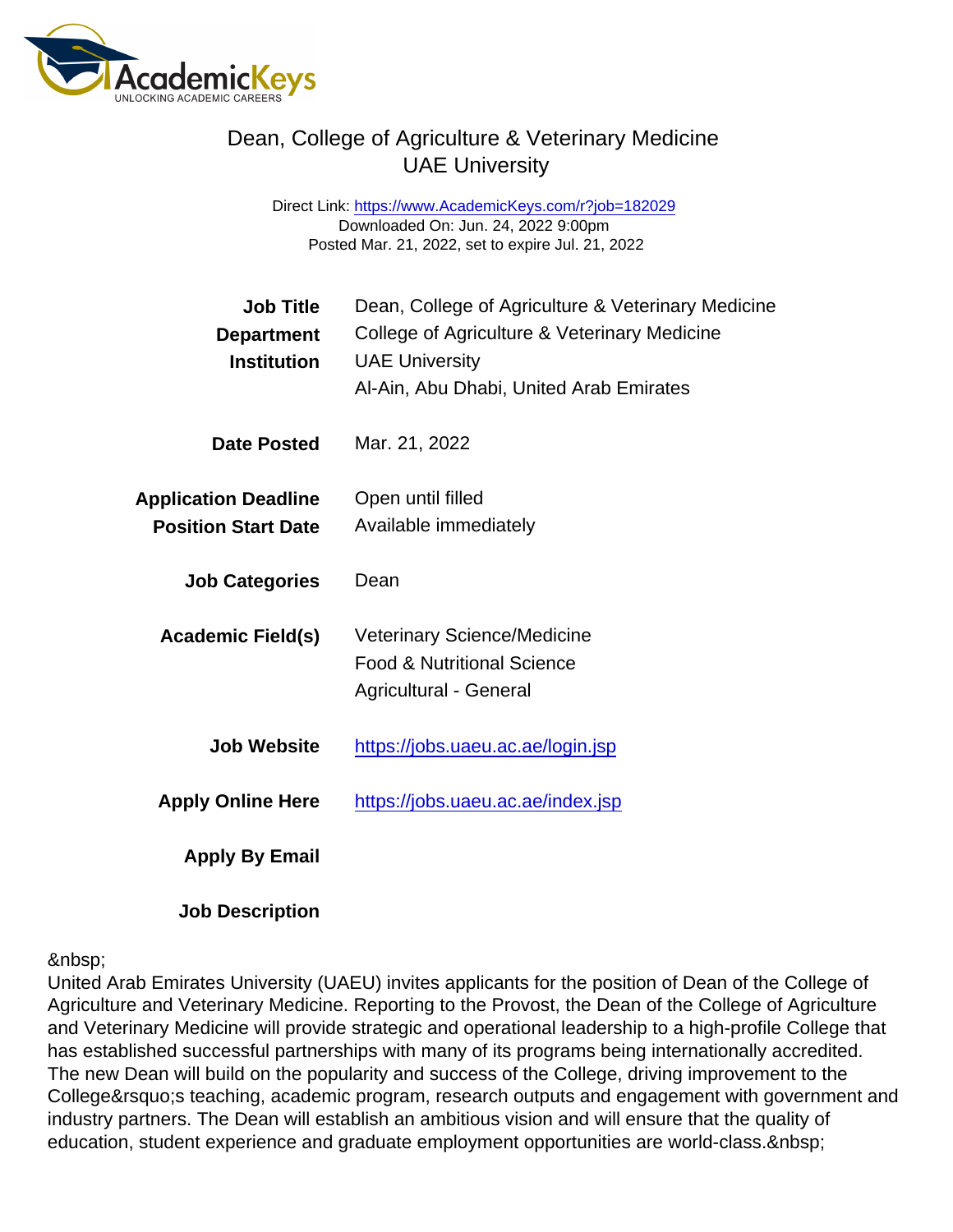Direct Link: <https://www.AcademicKeys.com/r?job=182029> Downloaded On: Jun. 24, 2022 9:00pm Posted Mar. 21, 2022, set to expire Jul. 21, 2022

The Dean will hire, lead, inspire and develop an outstanding faculty, supporting colleagues in the College to engage in research that can address regional challenges and contribute to developments in pedagogy; maintain close links with accrediting and review bodies; lead robust quality assurance processes in the College; ensure the financial feasibility of the College and its constituent programs; recruit ambitious students at undergraduate, postgraduate and doctoral levels; oversee an increase in student numbers with a particular emphasis on postgraduate recruitment; and ensure students benefit from well-developed links with government that ensure taught programs and research are relevant and support market needs.

&nbsp:

Duties and Responsibilities: & nbsp;

Efficiently and effectively manage the College and its educational and research programs. Oversee the development of goals, initiatives, and action plans in the College' sstrategic planning, and ensure widespread engagement of the College' sfaculty, staff, students, and other stakeholders in this process.&nbsp:

Regularly report to the provost on progress towards achieving the College' s goals. & nbsp; Ensure continuous improvement in the College' activities, through a systematic process of outcomes assessment and program review.

Oversee and guide the recruitment, retention, continuing professional development, and promotion processes for faculty.

Play a supportive and developmental role for Department Chairs and other senior administrators in the College.&nbsp:

Ensure that the students have a high-quality learning environment & ndash; including access to academic and career advice, opportunities for participation in research and internship, and involvement in enriching co-curricular and extra-curricular activities.

Provide leadership for innovation in teaching and learning across the College and ensure that the degree programs offered are appropriate, well-designed, and well taught.

Provide leadership for the continued development, innovation, and quality of research in the College.

Plan, develop and seek funding for facilities across the College, in line with the College's strategic plan, changes in student number and profile, and the requirements of the College's research activities.&nbsp:

Provide the leadership and direction necessary for the College to engage productively with external stakeholders.

Ensure that the decisions, policies, procedures, and guidelines adopted by the offices of the Chancellor, Vice Chancellor and Provost are followed within the College, and ensure that all laws and regulations complied with.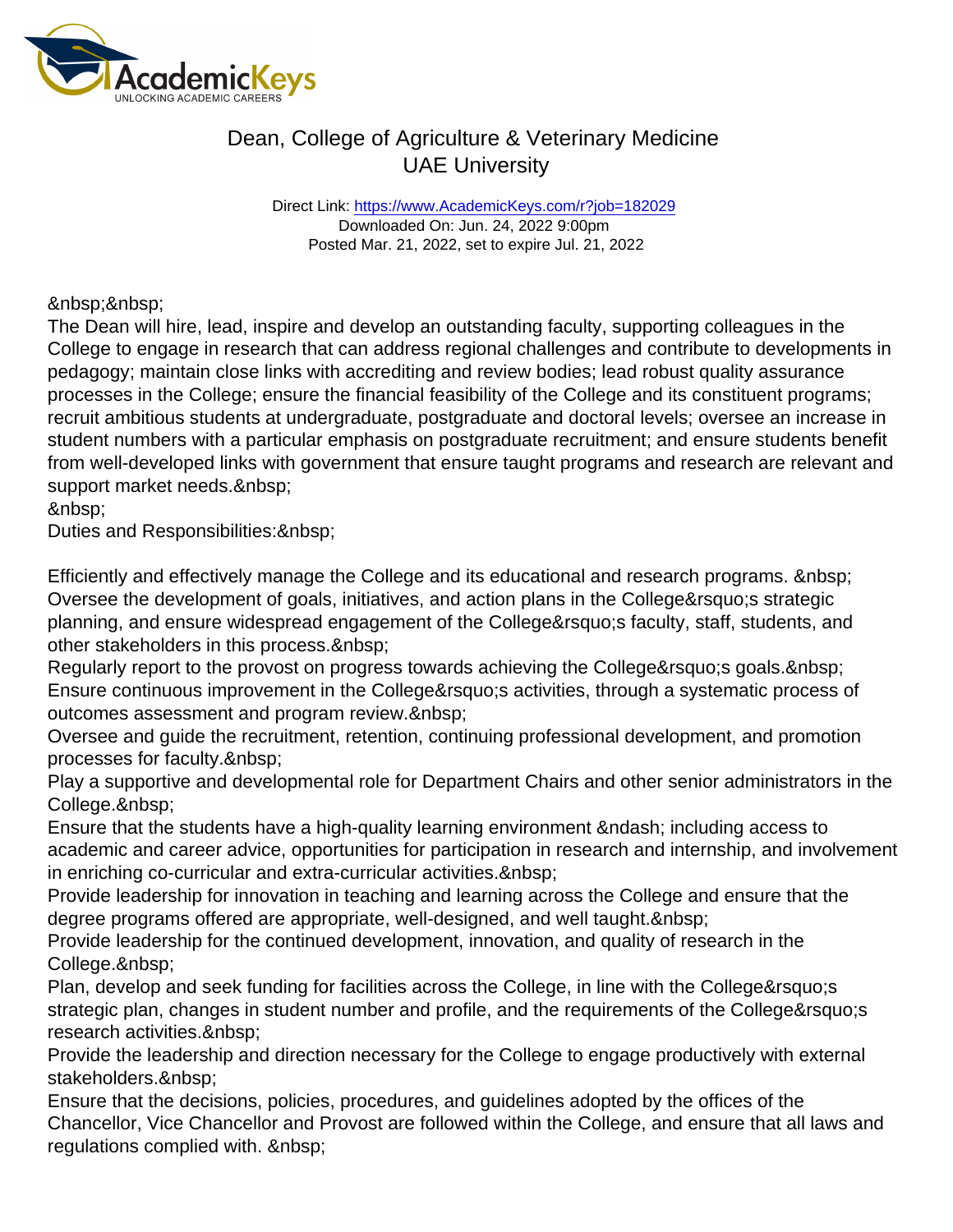Direct Link: <https://www.AcademicKeys.com/r?job=182029> Downloaded On: Jun. 24, 2022 9:00pm Posted Mar. 21, 2022, set to expire Jul. 21, 2022

Undertake any other duties that may be assigned by the provost.

Qualities, Skills and Values

Ability to articulate a clear vision and direction for the College. & nbsp;

Ability to communicate effectively with faculty, staff, students, colleagues, and external stakeholders.

A record of promoting collaborations and cultivating strong external relationships.

Knowledge of the business of Agriculture and Veterinary Medicine colleges including administration, finances, accreditation and research.

Ability to catalyze change and productively engage colleagues in innovation.

Ability to achieve outcomes by teamwork and through appropriate delegation.

Exceptional interpersonal and communication skills with excellent written and spoken English. Strong budgeting and fiscal management skills.

Commitment to objective, evidence-based, ethical decision-making.

Track record of applying a collegial, consultative, and diplomatic management style that respects and facilitates interdisciplinary cooperation.

Understanding of cultural differences and ability to accommodate different perspectives.

Interested candidates possessing the required experience and qualifications are invited to apply by submitting a comprehensive curriculum vitae along with a covering letter. Education, Qualifications and Experience

A terminal academic degree and terminal professional qualification from an internationally recognized, research-intensive University.

A PhD in Agricultural Sciences, Food Sciences or Veterinary Sciences and professional qualifications expected of an executive-level academic appointment that will command respect and credibility, as well as with the University's stakeholder community, key government ministries and employers.&nbsp:

Current or previous appointment at Full Professor level.

At least 5 years of senior academic leadership experience at department or faculty/college level, or higher.

Experience in effective management of a large staff complement and complex budgets. Experience with leadership in strategic planning, budgeting, change management, academic collaborations, and collegial shared governance.

Experience in designing and working with traditional, problem-based, integrated and hybrid models of medical education.